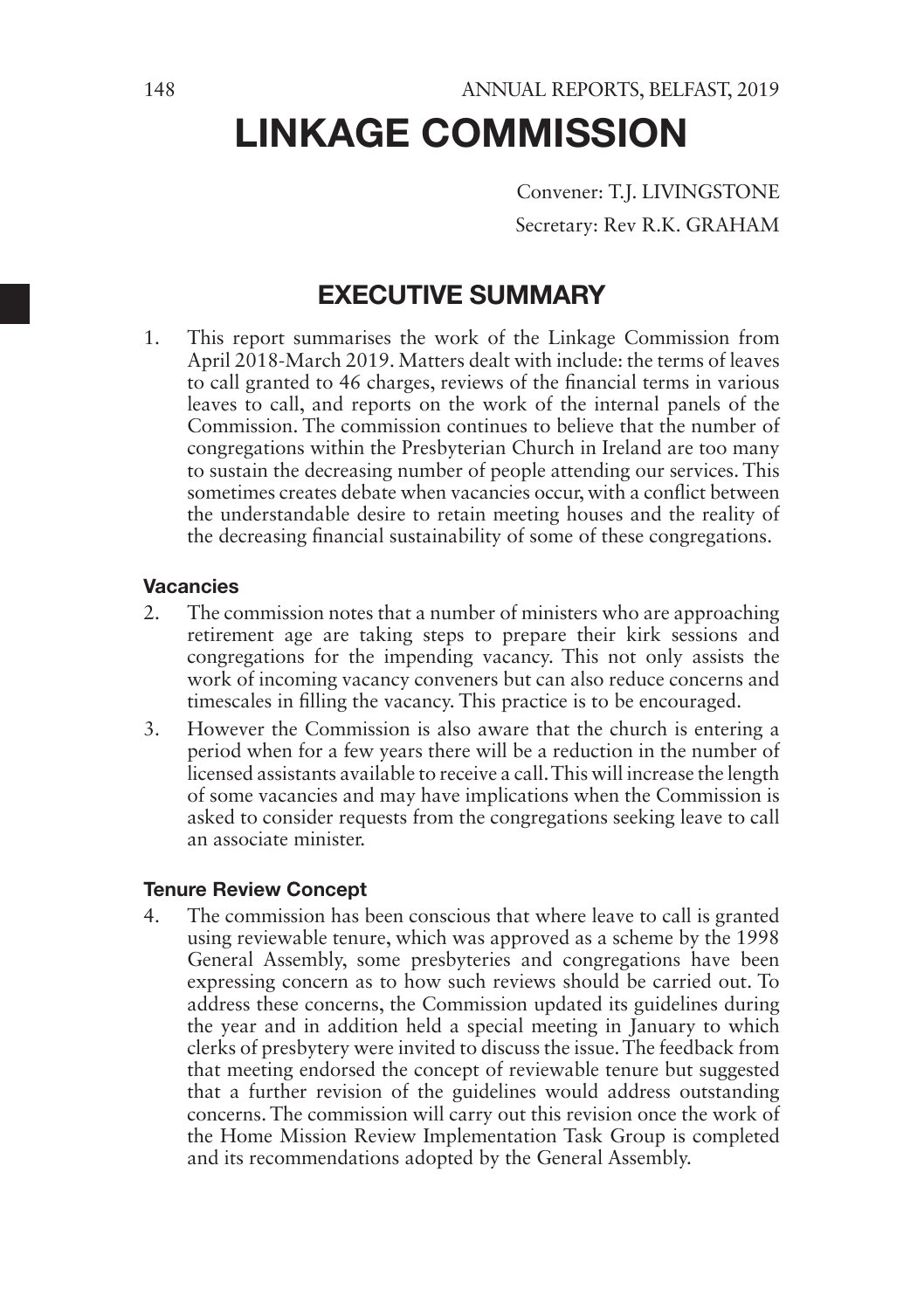#### Amalgamations and Presbytery Bounds

5. In 2018 the General Assembly adopted resolutions to amalgamate two congregations in North Belfast Presbytery and two congregations in Monaghan Presbytery. The 2019 General Assembly may be requested to adopt resolutions to approve three further amalgamations, two of which relate to Belfast presbyteries. These amalgamations will require the Parish Bounds Panel to bring forward revised parish bounds. However by their cumulative effect they also raise issues regarding presbytery bounds. The commission will liaise with presbyteries where this is the case.

### Amalgamations and the Charity Commission

6. The Commission has also been considering the issue of amalgamations and the requirements of the Charity Commission: it is anticipated that a further report on this matter will be included in the Supplementary Reports

### Additional Pastoral Personnel and Auxiliary Ministry Panel

- 7. During the year this panel has been updating its guidelines for presbyteries and kirk sessions to enable congregations, wishing to seek approval for new additional pastoral personnel posts or extensions to existing posts, to have an enhanced knowledge of the necessary processes.
- 8. To date 16 individuals have completed the Auxiliary Minister Scheme but the Commission has only been requested to establish three posts, one of which requests was subsequently withdrawn. It commends this scheme to the wider church for consideration so that the gifts identified may be harnessed for the extension of Christ's Kingdom.
- 9. Rev Colin Gamble, who has convened the panel for the past five years is completing his service at this General Assembly. The commission wishes to place of record its thanks to Mr Gamble for the efficient and knowledgeable manner in which he has carried out this role. The Rev Brian McManus is welcomed as his successor and is assured of the commission's prayers.

### Church Architecture and Manses Panel

10. The panel has continued to address issues where congregations who have listed buildings wish to carry out significant structural work. In line with the Partnering Arrangement signed with the Department for Communities, which was agreed to assist in securing our ongoing Ecclesiastical Exemption, the panel is required to balance the building's listing against missional requirements in each case. Where the panel is persuaded that the missional case is strong and outweighs the listing the panel will make the appropriate recommendation to the commission.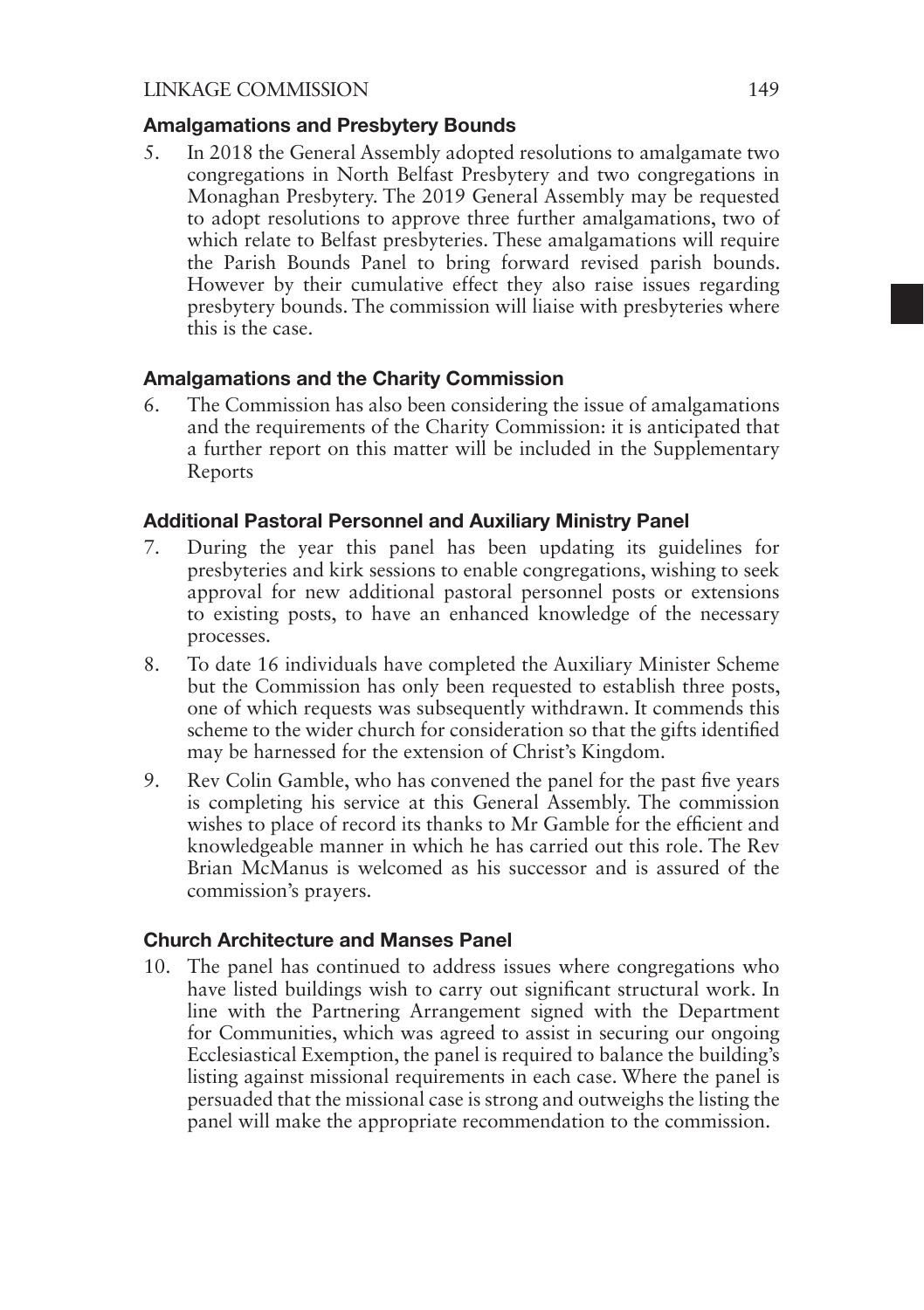11. The panel has also been in discussion with the Department for Infrastructure with regard to Planning Fees. These fees can be significant where a large scheme is being carried out. In some cases District Councils were charging these fees and relying on advice from the department that churches were not entitled to Fee Exemption as they were not regarded as being buildings for the use of the community. The case has been made that this is incorrect and councils are now being advised by the department that notwithstanding legal advice they are 'as the planning authority for its area, free to take their own position on the application of the legislation as it relates to fee exemptions'. Congregations should ensure that when submitting schemes for planning approval their professional advisors are made aware of this advice.

### Leave to Call a Minister

12. This is only a summary - there may well be conditions to the leave to call which are not recorded here. These might include part-time, reviewable tenure deferred linkage and additional income for minister. When a figure is set, the year denotes when leave to call was granted. This figure will increase automatically under the annual stipend review. The same is the case in respect to ministerial allowances.

| Congregation       | Stipend           | <b>Allowances</b> |
|--------------------|-------------------|-------------------|
| First Keady        | 66.66% AMM [2018] | £4,000 [2018]     |
| Armaghbreague      | 33.33% AMM [2018] | £2,000 $[2018]$   |
| Second Keady       | £11,000 [2018]    | £3,000 [2018]     |
| Drumhillery        | £11,000 [2018]    | £3,000 $[2018]$   |
| Caledon            | 33.33% AMM [2018] | £2,000 $[2018]$   |
| Minterburn         | 66.66% AMM [2018] | £4,000 [2018]     |
| Clogher            | 60% AMM [2018]    | £3,600 [2018]     |
| Glenhoy            | 40% AMM [2018]    | £2,400 $[2018]$   |
| Balteagh           | 60% AMM [2018]    | £3,600 [2018]     |
| Bovevagh           | 40% AMM [2018]    | £2,400 $[2018]$   |
| Abbots Cross       | £33,000 [2018]    | £6,000 $[2018]$   |
| Aughnacloy         | 60% AMM [2018]    | £3,600 $[2018]$   |
| Ballymagrane       | 40% AMM [2018]    | £2,400 $[2018]$   |
| Blackrock          | €26,500 [2018]    | €6,320 [2018]     |
| Bray               | €10,000 [2018]    | €3,160 [2018]     |
| Trinity Boardmills | £31,000 [2018]    | £6,000 $[2018]$   |
| Culnady            | 87% AMM [2018]    | £5,220 [2018]     |
| Swatragh           | 13% AMM [2018]    | £780 $[2018]$     |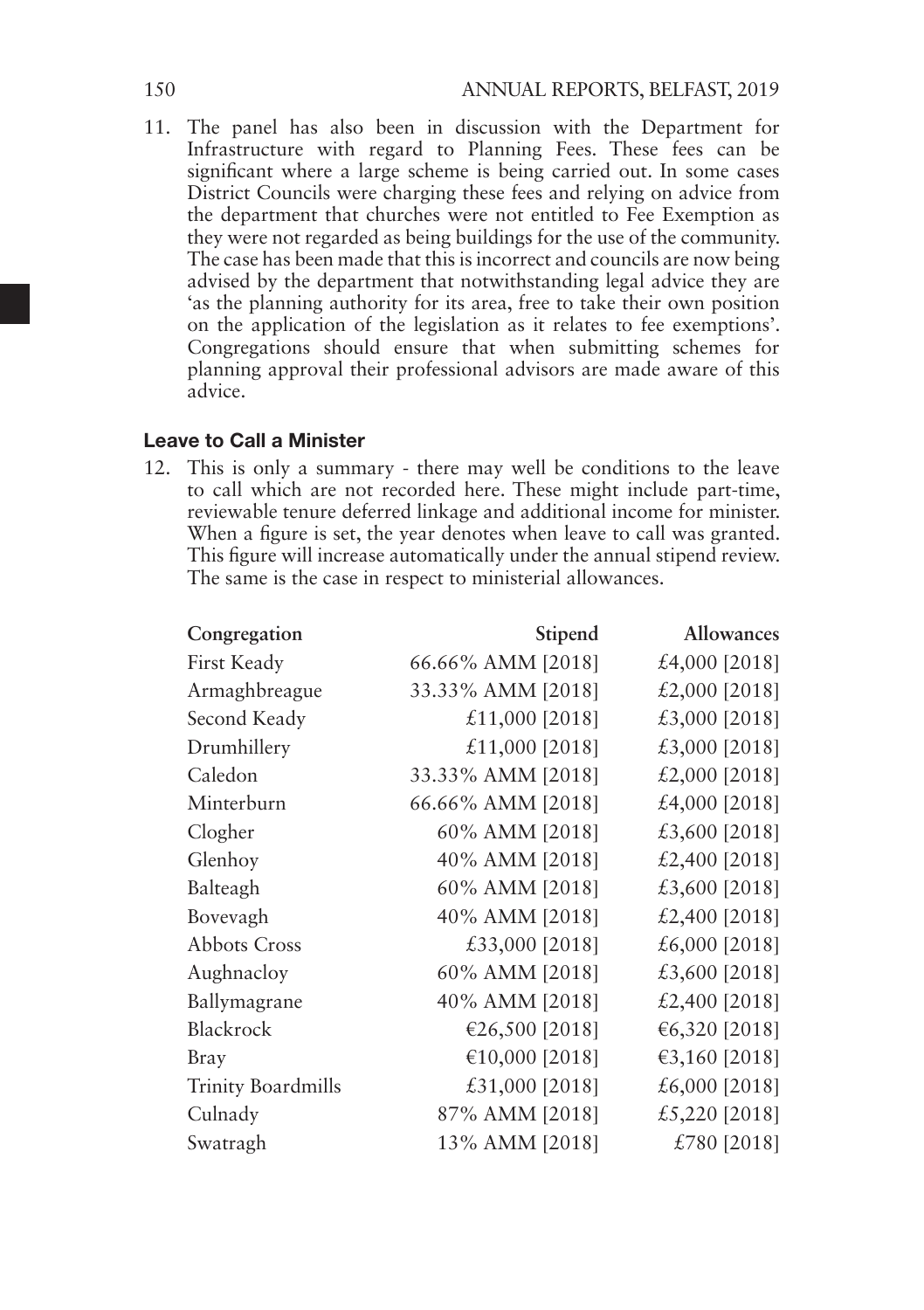| Saintfield Road                                                     | £35,000 [2018]                                            |                       | £6,000 $[2018]$                            |  |
|---------------------------------------------------------------------|-----------------------------------------------------------|-----------------------|--------------------------------------------|--|
| Ballygilbert                                                        | £35,000 [2018]                                            |                       | £6,000 [2018]                              |  |
| Dundalk                                                             |                                                           | €6,000 [2018]         | €1,000 [2018]                              |  |
| Aughentaine                                                         | 33.33% AMM [2018]                                         |                       | £2,000 [2018]                              |  |
| Cavanaleck                                                          | 66.66% AMM [2018]                                         |                       | £4,000 [2018]                              |  |
| <b>First Dromore</b>                                                | £34,000 [2018]                                            |                       | £6,000 [2018]                              |  |
| First Ballymoney                                                    | £37,000 [2019]                                            |                       | £6,120 $[2019]$                            |  |
| Glenarm                                                             |                                                           | £7,500 [2019]         | £2,040 [2019]                              |  |
| Cairnalbana                                                         | £15,725 [2019]                                            |                       | £4,080 [2019]                              |  |
| Ramelton                                                            | 75% €AMM [2019]                                           |                       | €7,181.25 [2019]                           |  |
| Kilmacrennan                                                        | 25% €AMM [2019]                                           |                       | €2,393.75 [2019]                           |  |
| Ballygawley                                                         | £17,619 or 60% AMM [2019]                                 |                       | £3,672 [2019]                              |  |
| Ballyreagh                                                          | £11,746 or 40% AMM [2019]                                 |                       | £2,448 [2019]                              |  |
| Markethill                                                          | £34,000 [2019]                                            |                       | £6,120 [2019]                              |  |
| Kilbride                                                            | £38,000 [2019]                                            |                       | £6,120 [2019]                              |  |
| Aghadowey                                                           | 66.66% AMM [2019]<br>plus 66.66% $\bar{\textit{k}}2,000$  |                       | £4,080 [2019]                              |  |
| Crossgar                                                            | 33.33% AMM [2019]<br>plus $33.33\% \bar{\textbf{t}}2,000$ |                       | £2,040 [2019]                              |  |
| Carlisle Road                                                       | £25,000 [2019]                                            |                       | £5,478 [2019]                              |  |
| Crossroads                                                          |                                                           | €5,350 [2019]         | €715 [2019]                                |  |
| Glendermott                                                         | £36,000 [2019]                                            |                       | £6,120 [2019]                              |  |
| St Andrew's Belfast                                                 | £33,000 [2019]                                            |                       | £6,120 [2019]                              |  |
| Lissara                                                             | £31,400 [2019]                                            |                       | £6,120 [2019]                              |  |
| Carrowdore & Ballyfrenis 50% of £33,500 [2019] 50% of £6,120 [2019] |                                                           |                       |                                            |  |
| Ballyblack                                                          |                                                           |                       | 50% of £33,500 [2019] 50% of £6,120 [2019] |  |
| Mosside                                                             | £17,100 [2019]                                            |                       | £3,672 [2019]                              |  |
| Toberdoney                                                          | £11,400 [2019]                                            |                       | £2,448 [2019]                              |  |
| Castlewellan                                                        | £20,500 [2019]                                            |                       | £3,978 [2019]                              |  |
| Leitrim                                                             |                                                           | £6,200 [2019]         | £2,142 $[2019]$                            |  |
| <b>Associate Ministry.</b>                                          |                                                           |                       |                                            |  |
| First Ballymona                                                     |                                                           | $f \Delta M M$ [2018] | f5600120181                                |  |

| First Ballymena       | $\pounds AMM$ [2018] | £5,600 $[2018]$ |
|-----------------------|----------------------|-----------------|
| West Church Ballymena | 70% AMM [2018]       | £3,920 [2018]   |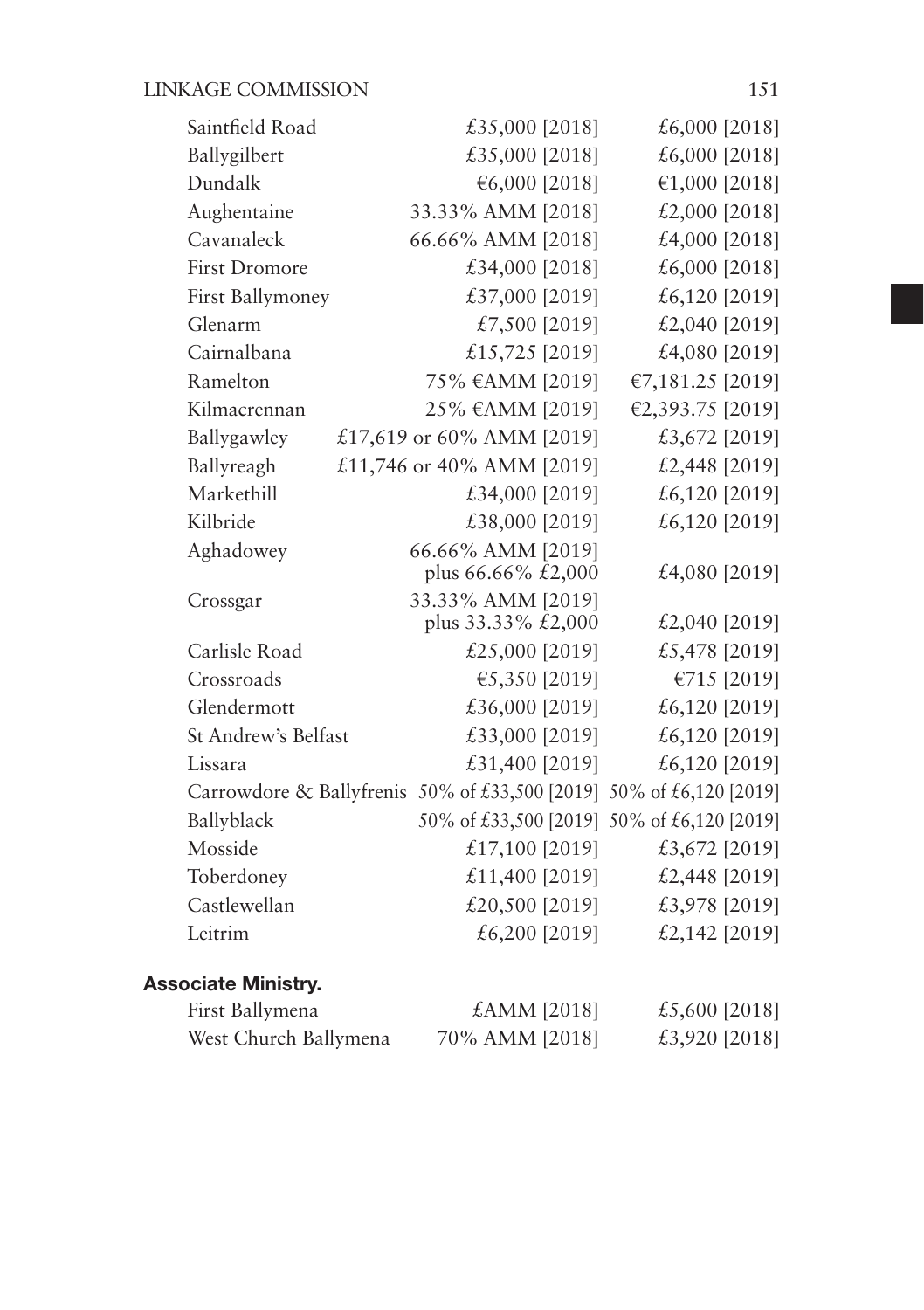### Reviewable Tenure Ministries

- 13. Reviewable Tenure Ministry in Millisle & Ballycopeland was extended for seven years from 25 September 2018.
- 14. Reviewable Tenure Ministry in Sloan Street, Lisburn: the congregation was released from any tenure restriction from 25 September 2018.
- 15. Reviewable Tenure Ministry in Ardglass and Downpatrick was extended for seven years from 4 December 2018.
- 16. Reviewable Tenure Ministry in First Omagh. the congregation was released from any tenure restriction from 22 January 2019.
- 17. Reviewable Tenure Ministry in Malone was extended for seven years from 26 February 2019.
- 18. Reviewable Tenure Ministry in Lisbellaw, Lisnaskea, Maguiresbridge and Newtownbutler: the congregations were released from tenure restriction from 26 March 2019.
- 19. Reviewable Tenure Ministry in Kilmore was extended for seven years from 26 March 2019.

### Stated Supply Arrangements

20. The commission renewed a number of previous nominations for a further period in co-operation with the appropriate presbytery. New stated supply arrangements in Belville and Kells, Co Meath, were effected.

### Dissolution of Linkages

21. There were no dissolutions of any linkages.

### Congregations Linked

22. Two new Linkages were agreed.

### **Blackrock and Bray**

Terms of Linkage:

- (a) That the congregations of Blackrock and Bray be linked as from 1 October 2018.
- (b) Each Kirk Session shall maintain its separate identity with its own Kirk Session, Congregational Committee and Finances.
- (c) Each congregation shall have the right to appoint representatives to the Superior Courts of the Church.
- (d) In the choice of a Minister the two congregations shall act as one congregation and the two Kirk Sessions as one Kirk Session.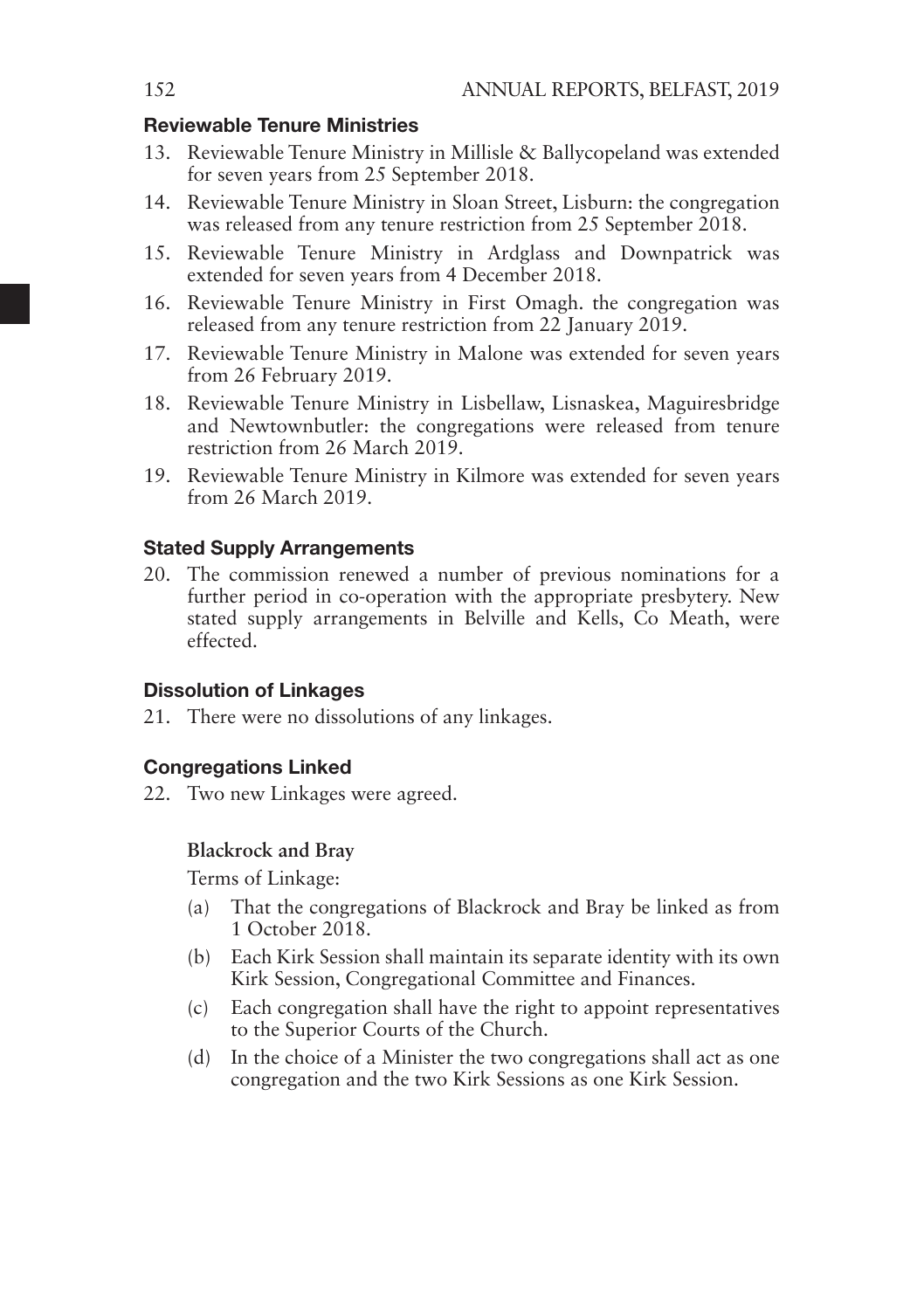- (e) There shall be stated services each Sunday at Blackrock 9.45am; Bray 11.30am; or at a time as the two Kirk Sessions acting together shall determine.
- (f) That the Stipends (2018) be: Blackrock  $\epsilon$ 26,500 and Bray €10,000; Allowances Blackrock €6,320 and Bray €3,160.
- (g) That Rent, Rates, Taxes and Maintenance of Blackrock Manse be borne in the proportions (a) Blackrock: 50% (b) Bray: 50%.
- (h) That the Minister shall reside in Blackrock Manse.

#### **Carrowdore & Ballyfrenis and Ballyblack**

Terms of Linkage:

- (a) That following the retirement of the minister of Carrowdore & Ballyfrenis on 1 August 2019, the congregations of Carrowdore & Ballyfrenis and Ballyblack be linked.
- (b) That each congregation shall maintain its separate identity with its own Kirk Session, Congregational Committee and Finances.
- (c) That each congregation shall have the right to appoint representatives to the Superior Courts of the Church.
- (d) That in the choice of a minister, the two congregations shall act as one congregation and the two Kirk Sessions as one Kirk Session.
- (e) That the stated services each Sunday are: (i) Carrowdore & Ballyfrenis 11.30am, (ii) Ballyblack 10.00am; or at other times as shall be agreed by the two Kirk Sessions.
- (f) That the Stipends be: (i) Carrowdore & Ballyfrenis: 50% of £33,500 [2019]; (ii) Ballyblack: 50% of £33,500 [2019]; Ministerial Allowances: (i) Carrowdore & Ballyfrenis: 50% of  $£6,120$  [2019] plus 15p per Business Mile; (ii) Ballyblack: 50% of £6,120 plus 15p per Business Mile.
- (g) That Rent, Rates, Taxes and Maintenance of Carrowdore & Ballyfrenis Manse be borne in the proportions (i) Carrowdore & Ballyfrenis, 50%; (ii) Ballyblack, 50%.
- (h) That the Minister shall reside in Carrowdore & Ballyfrenis Manse.
- (i) That the directions of the Linkage Commission be observed in respect of the Manse and Manse property at Ballyblack.

The Stipends in the Deferred Linkage will be payable upon the installation of the new minister in Carrowdore & Ballyfrenis and Ballyblack.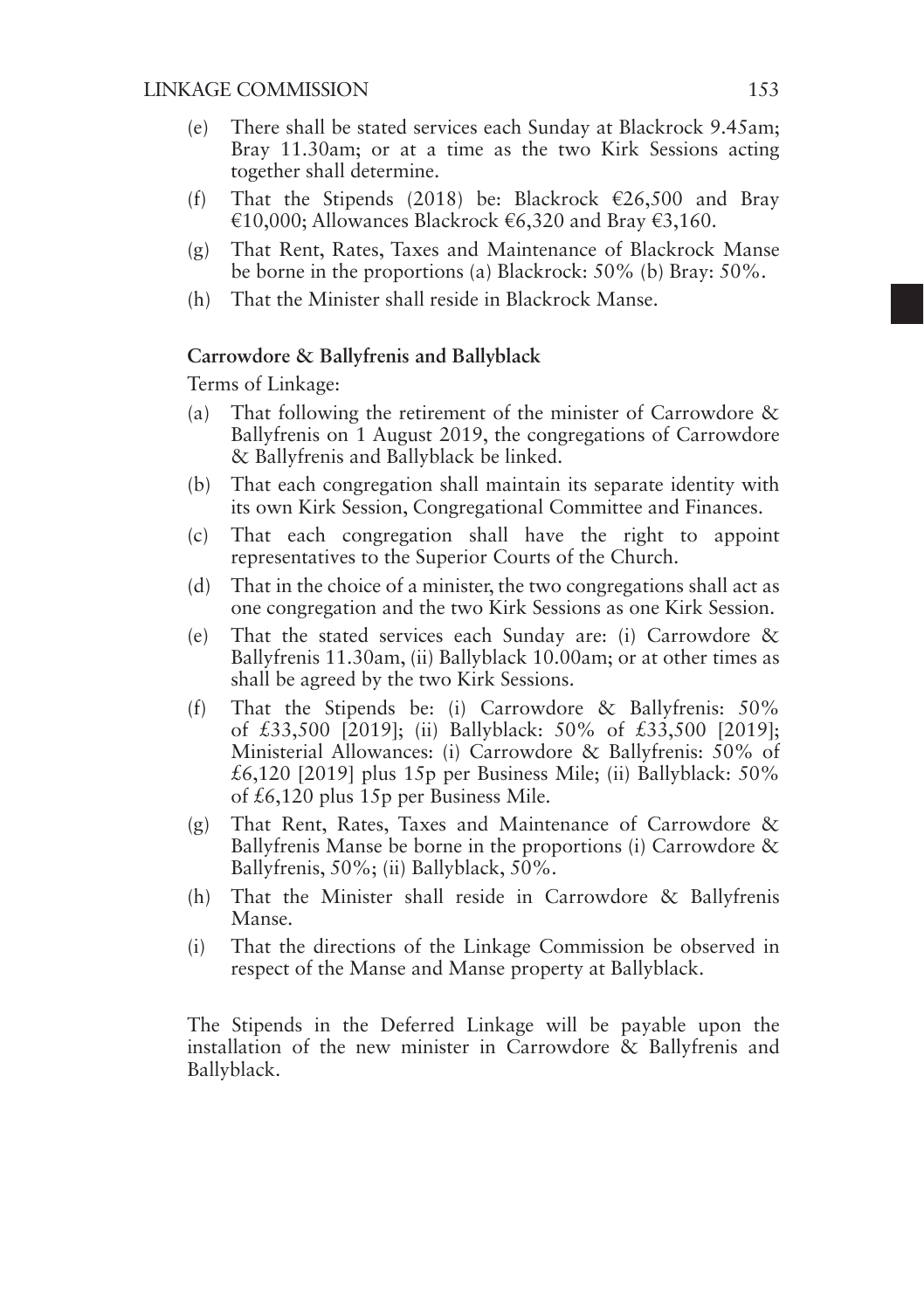### Congregations Amalgamated

23. The 2018 General Assembly resolved as follows: *'That the congregation of Fortwilliam and Macrory be amalgamated with the congregation of Whitehouse no later than 31 December 2018, on terms set by the Linkage Commission.'*

Terms of Amalgamation

That the congregation of Fortwilliam & Macrory be amalgamated with the congregation of Whitehouse under the name Whitehouse, the date of amalgamation to be no later than 30th December 2018, (as agreed by the Presbytery of North Belfast in consultation with the Linkage Commission), on the following terms:

- (a) That the two Kirk Sessions become one Kirk Session and the two Congregational Committees become one Congregational Committee until new Committee elections are held.
- (b) The assets (to be dispersed) are defined as Fortwilliam Church building, Halls and surrounding ground, Macrory Halls and surrounding ground, any investments and bank accounts in the name of Fortwilliam & Macrory Congregation.
- (c) With respect to these assets:
	- (i)  $\angle$  £20,000 to the amalgamated congregation;
	- (ii) Presbytery will hold the remaining assets to cover continuing expenses (e.g.insurance/maintenance/legal costs etc.) to the point of dispersal of the assets.;
	- (iii) the remaining amount, following the payment of  $£20,000$ to the amalgamated congregation and the costs to the Presbytery to the point of dispersal of the assets, to be paid in the following proportions: 75% to the North Belfast Urban Mission Trust Fund and 25% (by monetary value) is to be transferred to the Council for Mission in Ireland as a direct contribution for assisting in capital projects connected with church planting.
- (d) That all future assets, including legacies and bequests subsequent to the amalgamation, become the property of the amalgamated congregation.
- (e) That the amalgamated congregation will remain responsible for any Fortwilliam & Macrory liabilities following dispersal of the assets.
- (f) As the assets will not be in place for dispersal prior to the amalgamation, on the date of the amalgamation those assets will be transferred to the ownership of the Presbytery, who will be responsible for any liabilities up to the point of the dispersal of assets in (b) is complete. The Amalgamation Commission appointed by Presbytery will be responsible for the sale of the assets and the distribution as in clause (b).
- (g) that the Stipend of the new congregation is unaffected.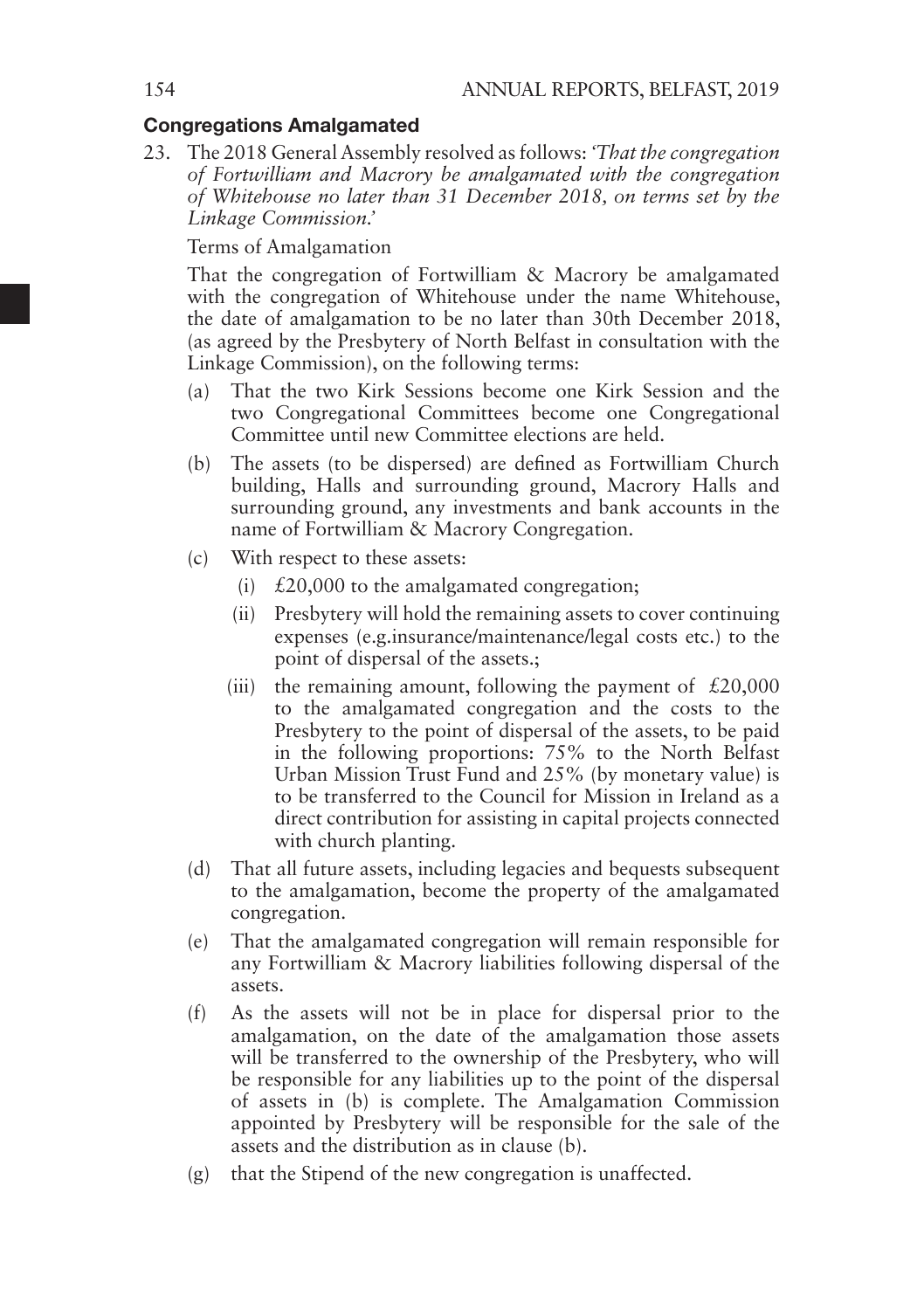24. The 2018 General Assembly resolved as follows 'That the congregation of Boyle be amalgamated with the congregation of Sligo no later than 31 December 2018, on terms set by the Linkage Commission'.

Terms of Amalgamation

- (i) That the congregation of Boyle be amalgamated with the congregation of Sligo from 1 July, 2018, or other suitable date under the name 'Sligo'.
- (ii) That the two Kirk Sessions become one Kirk Session and the two Congregational Committees become one Committee until new Committee elections are held.
- (iii) That all existing or future assets, including property or lands not disposed of, become the property of the amalgamated congregation.
- (iv) That the amalgamated congregation will remain responsible for any Boyle liabilities.
- (v) The Stipend of the amalgamated congregation be the same as that applying to Sligo on the day before the amalgamation takes place.

# REVIEWS, ALLOWANCES AND FEES PANEL

### **Reviews**

| 24 | In accordance with Par $236(2)$ of the Code, and arising out of other<br>circumstances, the Reviews, Allowances and Fees Panel reviewed the<br>stipend of the following Congregations: |                                  |  |  |
|----|----------------------------------------------------------------------------------------------------------------------------------------------------------------------------------------|----------------------------------|--|--|
|    | Presbytery and Congregation                                                                                                                                                            | Stipend                          |  |  |
|    | <b>ARDS</b>                                                                                                                                                                            |                                  |  |  |
|    | Carrowdore & Ballyfrenis                                                                                                                                                               | No Change                        |  |  |
|    | Shore Street, Donaghadee                                                                                                                                                               | Increase by $\text{\pounds}1000$ |  |  |
|    | <b>ARMAGH</b><br>Richhill                                                                                                                                                              | No Change                        |  |  |
|    | <b>BALLYMENA</b>                                                                                                                                                                       |                                  |  |  |
|    | Ballee                                                                                                                                                                                 | No Change                        |  |  |
|    | West Church, Ballymena                                                                                                                                                                 | No Change                        |  |  |
|    | <b>NORTH BELFAST</b>                                                                                                                                                                   |                                  |  |  |
|    | Eglinton                                                                                                                                                                               | No Change                        |  |  |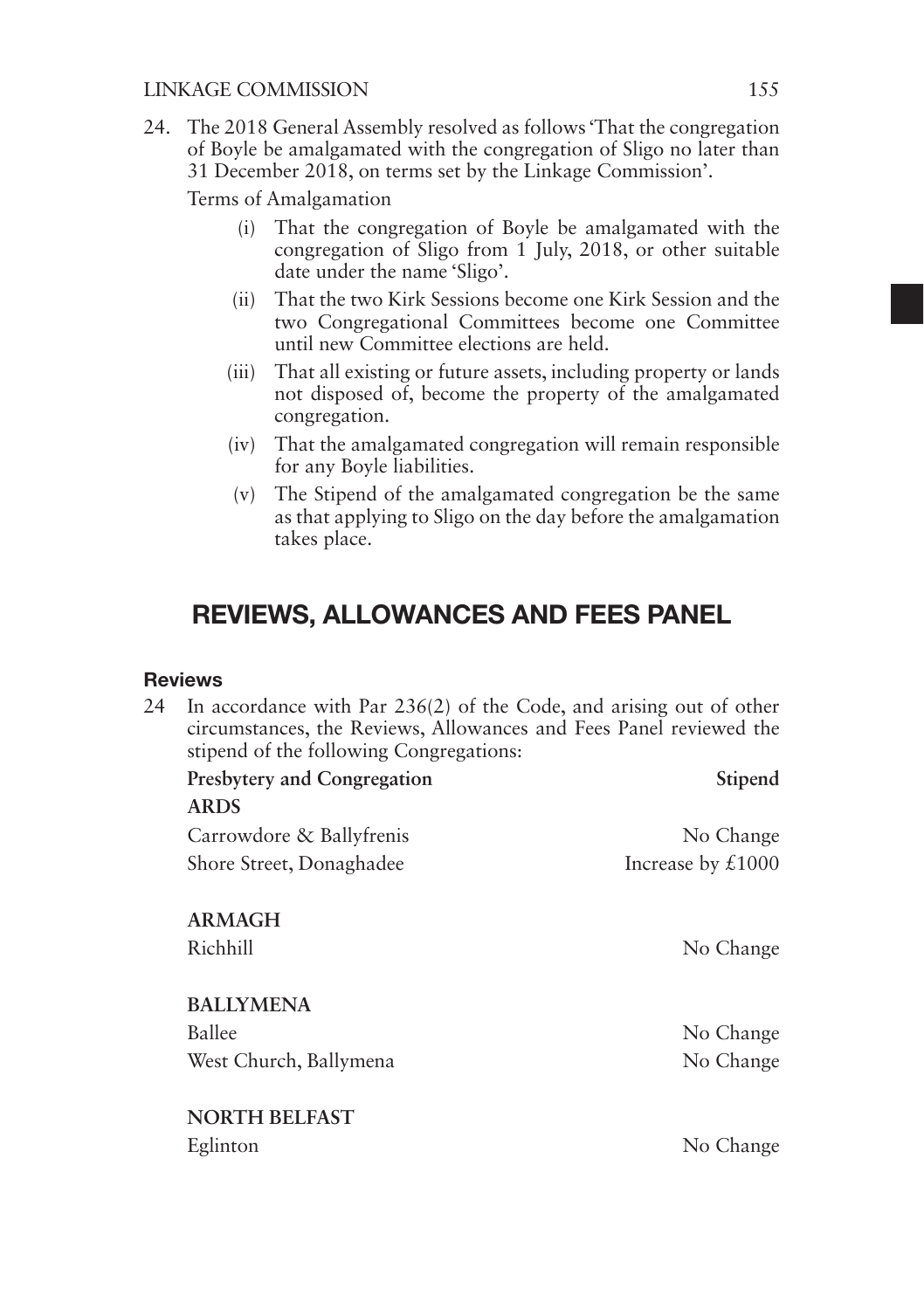| <b>EAST BELFAST</b>                  |                      |
|--------------------------------------|----------------------|
| Dundonald                            | No Change            |
| Gransha                              | No Change            |
| Tullycarnet                          | No Change            |
| <b>CARRICKFERGUS</b>                 |                      |
| Ballylinney                          | No Change            |
| Woodlands                            | No Change            |
| <b>COLERAINE AND LIMAVADY</b>        |                      |
| Portrush                             | No Change            |
| Portstewart                          | No Change            |
| <b>DERRY AND DONEGAL</b>             |                      |
| Alt                                  | No Change            |
| Carnone                              | No Change            |
| Convoy                               | No Change            |
| Ballyarnett                          | No Change            |
| Knowhead                             | No Change            |
| Donoughmore                          | No Change            |
| Raphoe and Ballindrait               | No Change            |
| <b>DOWN</b>                          |                      |
| Ardglass                             | No Change            |
| Downpatrick                          | No Change            |
| <b>DROMORE PRESBYTERY</b>            |                      |
| Annahilt                             | No Change            |
| Drumlough                            | No Change            |
| Legacurry                            | Increase by $£1,000$ |
| <b>DUBLIN AND MUNSTER PRESBYTERY</b> |                      |
| Athy                                 | No Change            |
| Carlow                               | No Change            |
| Drogheda                             | No Change            |
| Fermoy & Cahir                       | No Change            |
| Maynooth                             | No Change            |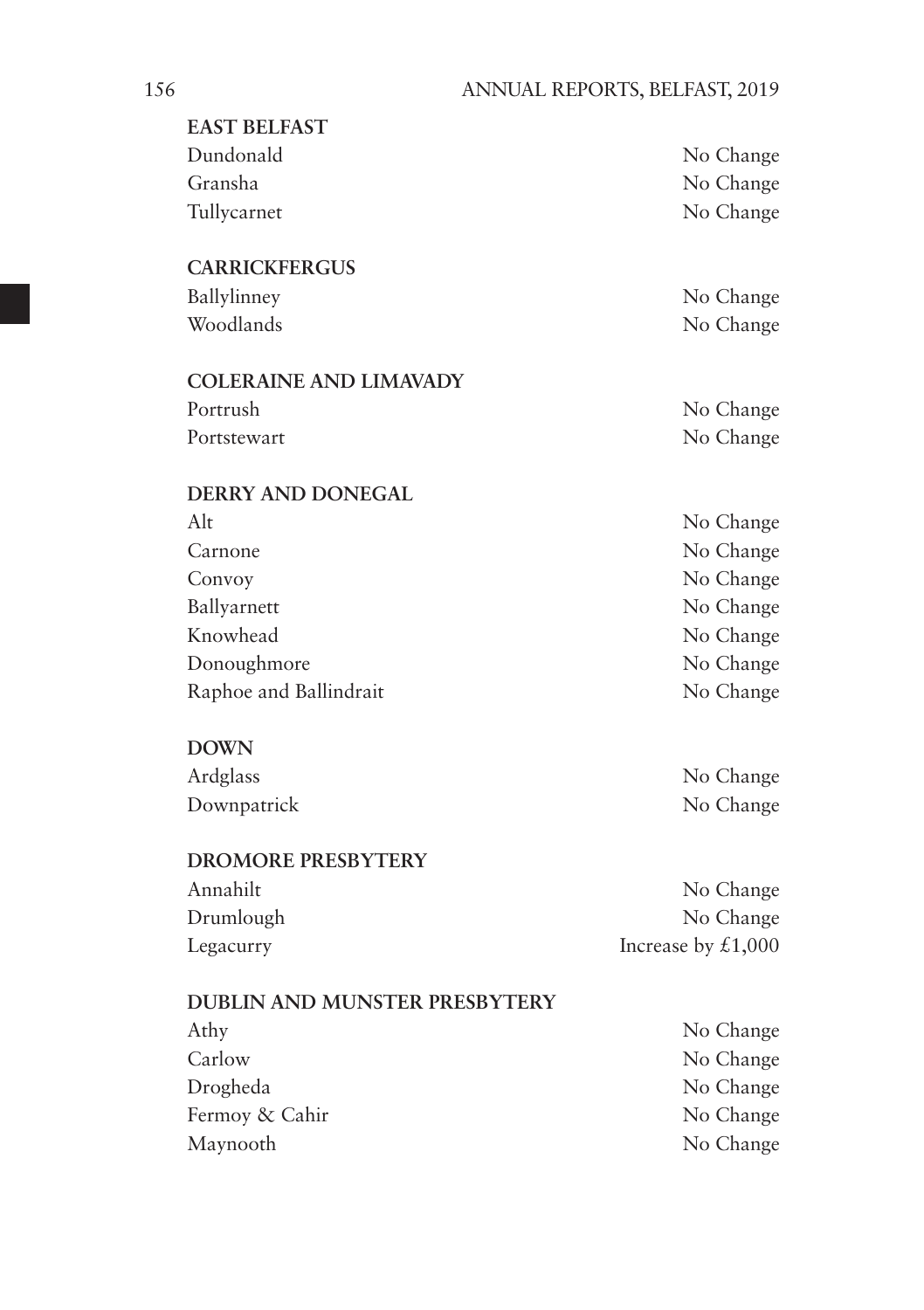| <b>IVEAGH PRESBYTERY</b>   |                      |
|----------------------------|----------------------|
| Ballydown                  | Increase by $£3,000$ |
|                            |                      |
| <b>MONAGHAN PRESBYTERY</b> |                      |
| Ballina                    | No Change            |
| Killala                    | No Change            |
| Ballymote                  | No Change            |
| Clontibret                 | No Change            |
| Middletown                 | No Change            |
| <b>OMAGH PRESBYTERY</b>    |                      |
| Ardstraw                   | No Change            |
| Douglas                    | No Change            |
| Castlederg – First         | No Change            |
| Killeter                   | No Change            |
| Enniskillen                | No Change            |
| Trinity, Omagh             | No Change            |
| Gillygooley                | No Change            |
| <b>PRESBYTERY</b>          |                      |
| Dundrod                    | No Change            |

### Supply Fee

25. The level of supply fee is determined by the Code Par 238, and for 2019 this is £108 (€160) or £72 (€106) where only a single service is supplied in one congregation. Travelling expenses should be paid in accordance with the rate set for attendance at Assembly Councils, currently 15p (22 cents) per mile.

KENNETH BELSHAW, Convener

### CHURCH ARCHITECTURE AND MANSES PANEL

26 The remit of the panel is: the consideration of the site and the plans of all new buildings proposed to be erected on congregational property and of all proposed demolition, structural alterations of or structural additions to existing buildings. In addition the panel considers all proposals and designs for memorials, windows, artificial lighting, installation of audio-visual system, and for seating and furnishings requisite for public worship and is responsible for subsequently making recommendations to Linkage Commission. It is also involved in respect of a variety of manse accommodation issues referred to in Guidelines on Manses, again reporting to Linkage Commission.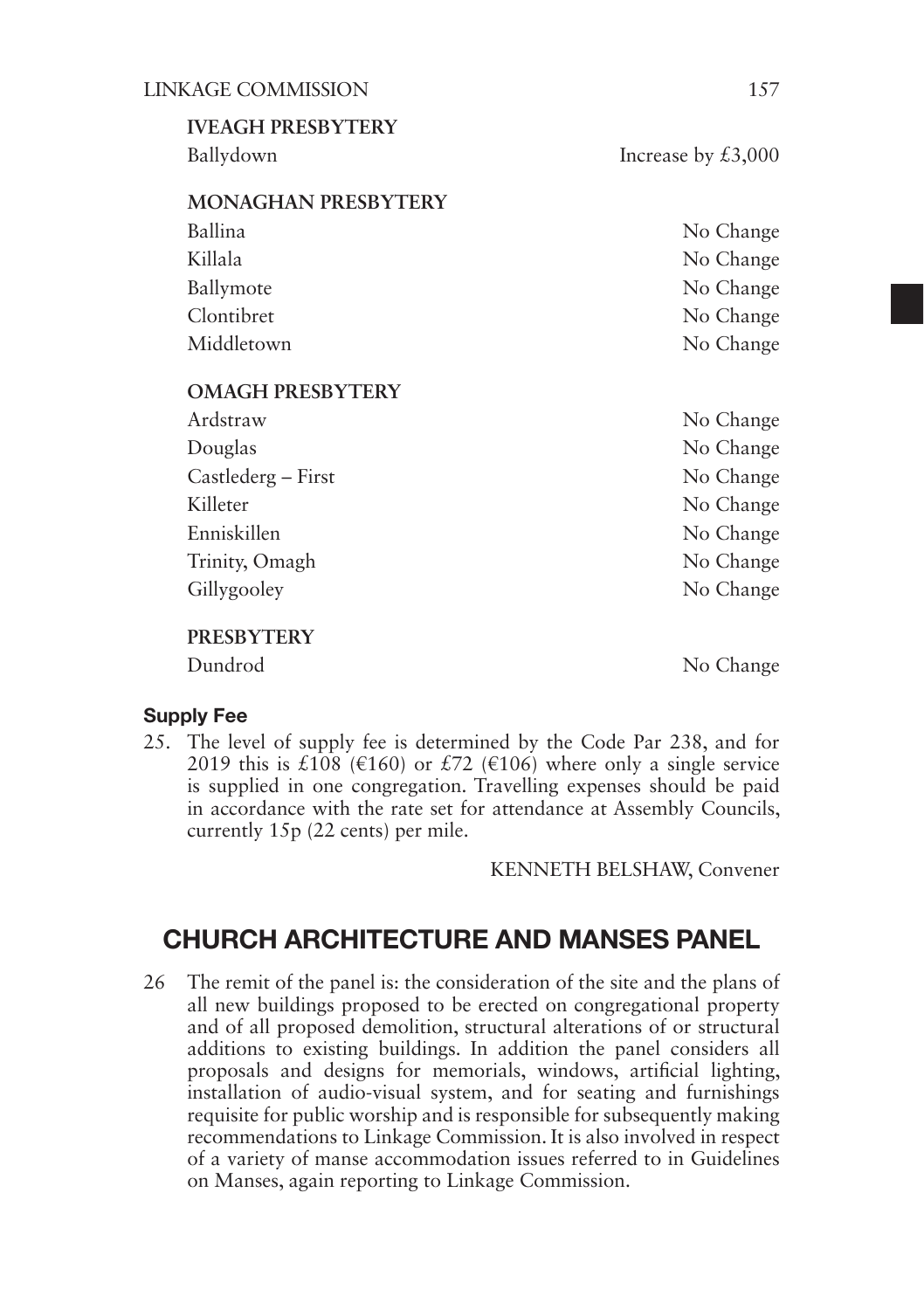- 27. All enquiries and submissions for Church Architecture and Manses Panel, should be sent to Graham Patterson, Property Support Officer, Assembly Buildings, 2-10 Fisherwick Place, Belfast, BT1 6DW. Following congregational approval of any proposal, information should be presented to presbytery for approval and then transmitted to Church Architecture and Manses Panel for consideration and onward recommendation to the Linkage Commission.
- 28. The Panel has met regularly over the year and was also able to meet congregational representatives when this was appropriate. The panel recommended approval to the Linkage Commission of numerous schemes including new church and hall proposals and proposals to provide more appropriate access arrangement for those with disabilities. It advised in respect of works to listed buildings, new manse provision/ alterations and generally regarding better use of our building stock.

BRIAN KNOX, Convener

# ADDITIONAL PASTORAL PERSONNEL AND AUXILIARY MINISTRY PANEL

- 29. The Commission approved the creation of 18 new Additional Pastoral Personnel (APP) posts in the past year and the extension or amendment of ten existing posts. Approval to create one new congregational auxiliary ministry post was also given.
- 30. The Commission updated its 'Guidelines for Congregations and Presbyteries Regarding the Employment of Additional Pastoral Personnel' to incorporate 'Guidelines for Kirk Sessions on General Employment Issues' which were issued in 2017. Copies are available from the panel convener and PCI website. The updated APP guidelines outline the necessary steps kirk sessions should take when considering the creation of an APP post. The approval of the HR support provider, presbytery and the Linkage Commission is required before any new APP post can be advertised. Guidelines for presbytery clerks were also updated.
- 31. The approval of the HR support provider, presbytery and the Linkage Commission is required to extend an existing APP post. Kirk sessions are asked to note carefully when an existing fixed-term contract concludes so that requests to extend an existing post are not made late.
- 32. At its meeting in May 2018, the Commission adopted the following recommendation with regard to job titles for APP posts: "The Linkage Commission wishes to give kirk sessions more flexibility when choosing a suitable job title for APP posts and most titles will be considered by the Commission. However, the Commission will not give permission for the use of 'Officer' or 'Pastor' as a job title. Furthermore, the titles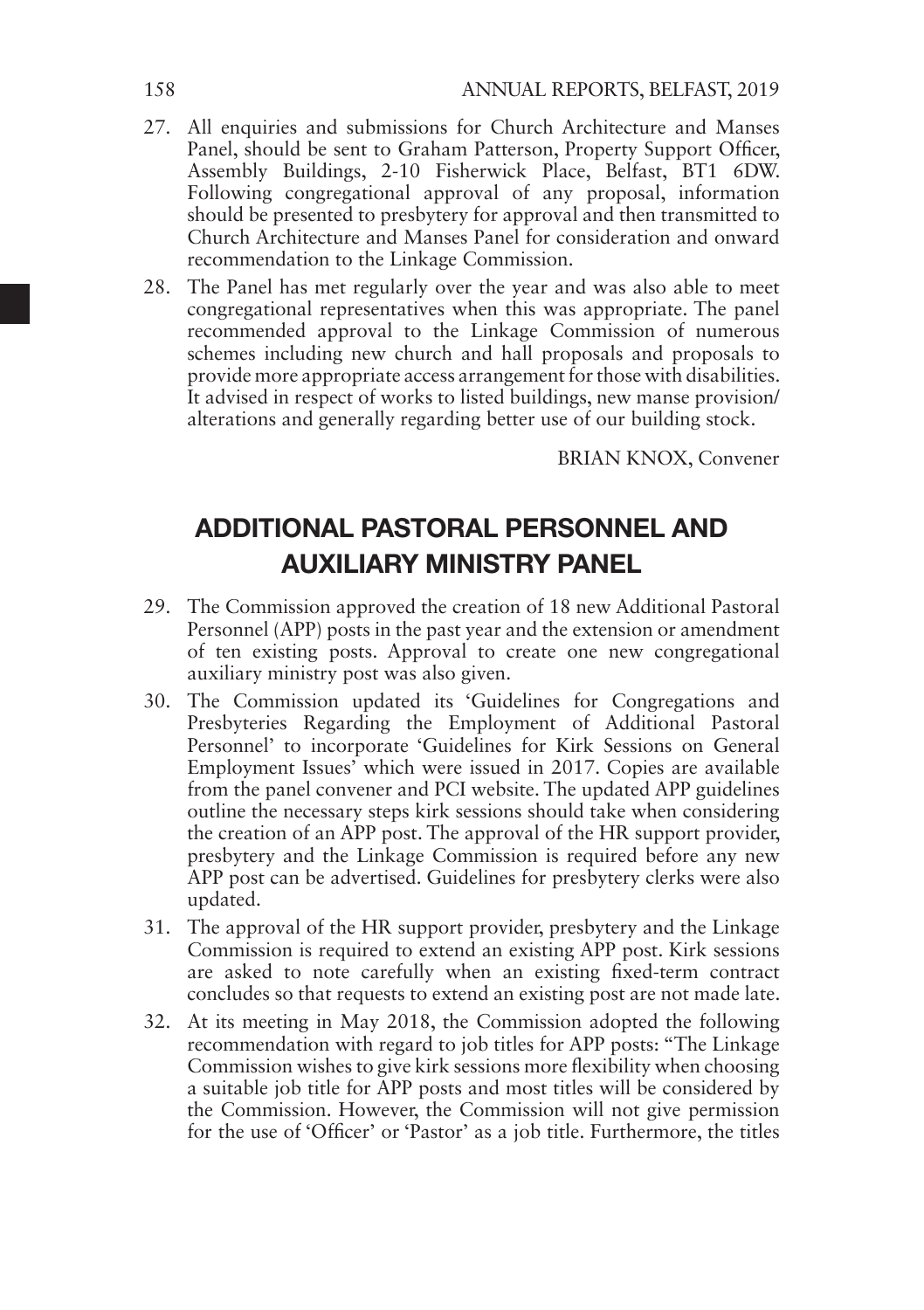'Director', 'Associate' and 'Assistant' will only be considered if the kirk session can justify that the job description strongly warrants the use of the title."

- 33. New APP salary scales for 2019 were agreed by the Linkage Commission at its meeting in October 2018. These are available from the panel convener and are shown below. Kirk sessions are required to use the salary scales when creating a new APP post.
- 34. The panel has become aware of a desire in some parts of the church for the addition to the existing salary scales of a higher Band C Salary Scale. A paper outlining some points for consideration appears in Appendix A and the Commission proposes in an appended resolution that the paper be sent down to presbyteries for discussion and comment. The Commission has not adopted a view on this matter, but recommends that the wider church considers it.
- 35. Guidelines for creating congregational ministry auxiliary posts are available from the panel convener. Proposals to create such posts should normally come to the Linkage Commission through the presbytery. Auxiliary ministers are commissioned to work, normally on a parttime basis, under the supervision of a minister of Word and Sacrament. While it is primarily a ministry of the Word, some pastoral duties may be associated with such posts.
- 36. Kirk sessions are reminded that organists (or similar) who receive any form of remuneration should be issued with a statement of main terms and conditions and job description. Once the documents have been issued presbytery should be notified. Before employing a new organist (or similar), the kirk session should draw up a statement of main terms and conditions, job description, personnel specification and advertisement. The approval of presbytery is required before creating such a post. Guidelines and templates are available from the Panel Convener. The HR support provider should always be consulted.
- 37. Ministers are reminded to seek approval from presbytery and the Linkage Commission before undertaking paid public appointments ('Extra-Parochial Work'). This kind of work has been defined as "Remunerated work outside of the Presbyterian Church in Ireland undertaken by a parish minister that amounts to more than six hours in any week." A return form, available from the panel convener, should normally be returned before the appointment begins and then annually by 15 September.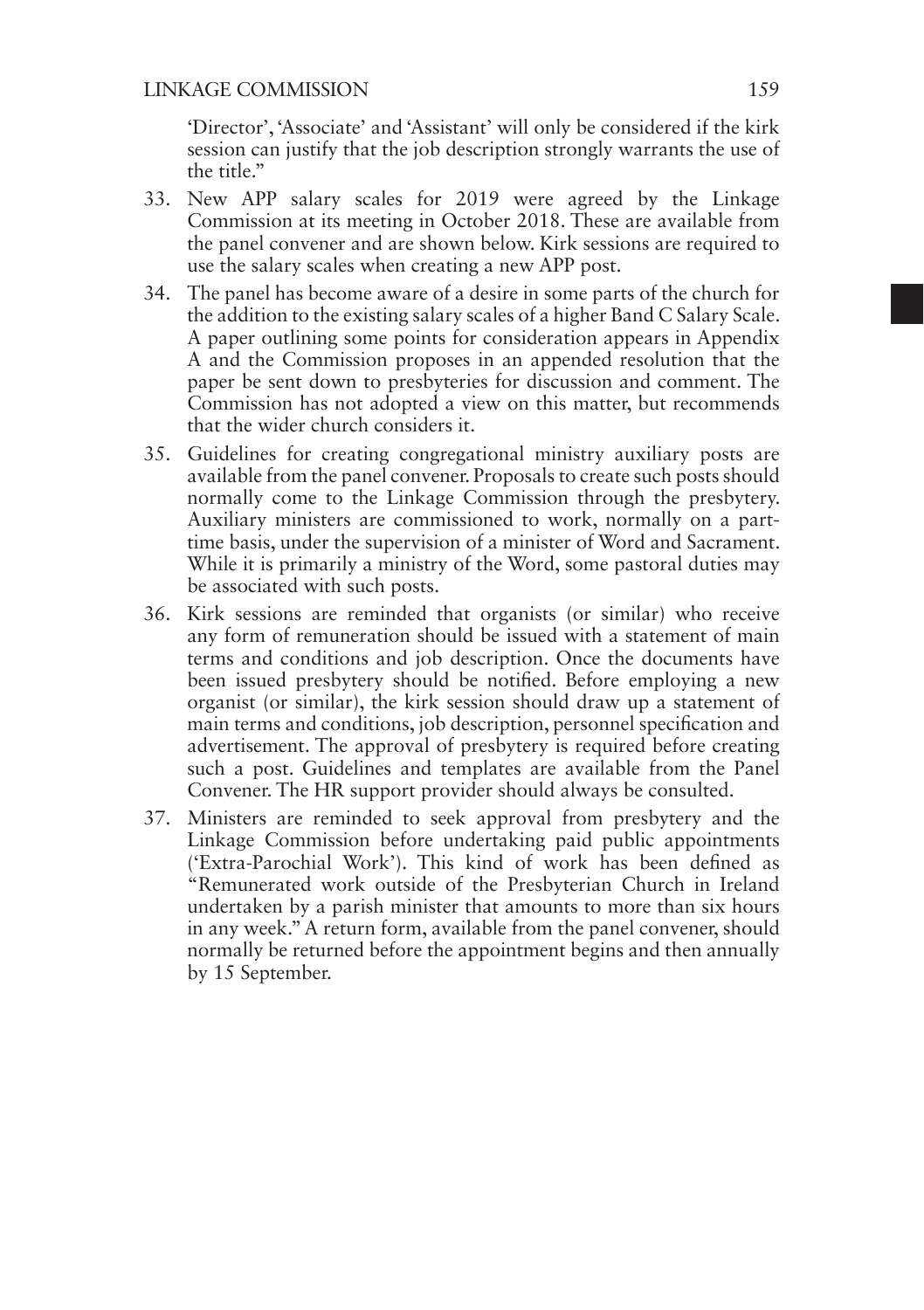### APP RECOMMENDED SALARY SCALES 2019

|        | Sterling<br>salary pt                                          | Euro<br>salary pt                                              | Level of<br>responsibility<br>of post                                                                                                                                                                              | Qualification<br>attained by employee<br>or level of experience                                                                                                                                                                                                                                                                                                                                                                                                               |
|--------|----------------------------------------------------------------|----------------------------------------------------------------|--------------------------------------------------------------------------------------------------------------------------------------------------------------------------------------------------------------------|-------------------------------------------------------------------------------------------------------------------------------------------------------------------------------------------------------------------------------------------------------------------------------------------------------------------------------------------------------------------------------------------------------------------------------------------------------------------------------|
| Band A | £18,685<br>£19,355<br>£20,031<br>£20,703<br>£21,558<br>£22,226 | €28,248<br>€29,260<br>€30,281<br>€31,298<br>€32,591<br>€33,599 | Mostly direct<br>work with<br>children, young<br>people or adults<br>under close regular<br>supervision; low<br>management<br>responsibility for<br>people or projects.                                            | Obtained or working<br>towards OCN level 2<br>and 3 qualifications,<br>PCI Youth/Children's<br>Ministry Course or<br>similar qualification<br>in the relevant field;<br>Where this level of<br>qualification is not<br>held, demonstrated<br>experience in this<br>field of activity<br>may be deemed<br>equivalent.                                                                                                                                                          |
| Band B | £23,306<br>£24,363<br>£25,455<br>£26,582<br>£27,352            | €35,233<br>€36,831<br>€38,480<br>€40,184<br>€41,347            | General<br>responsibility for<br>specific areas of<br>programme and<br>ministry oversight;<br>graduating to less<br>closely supervised<br>responsibility<br>for programmes,<br>strategy, volunteers<br>or leaders. | Appropriate<br>recognition of<br>attainment or<br>working towards<br>undergraduate<br>or postgraduate<br>theological study<br>or professional<br>qualifications<br>(including Youth and<br>Community, teaching<br>qualification or other<br>related professional<br>qualifications such as<br>counselling or social<br>work).<br>Where this level of<br>qualification is not<br>held, demonstrated<br>experience in this<br>field of activity<br>may be deemed<br>equivalent. |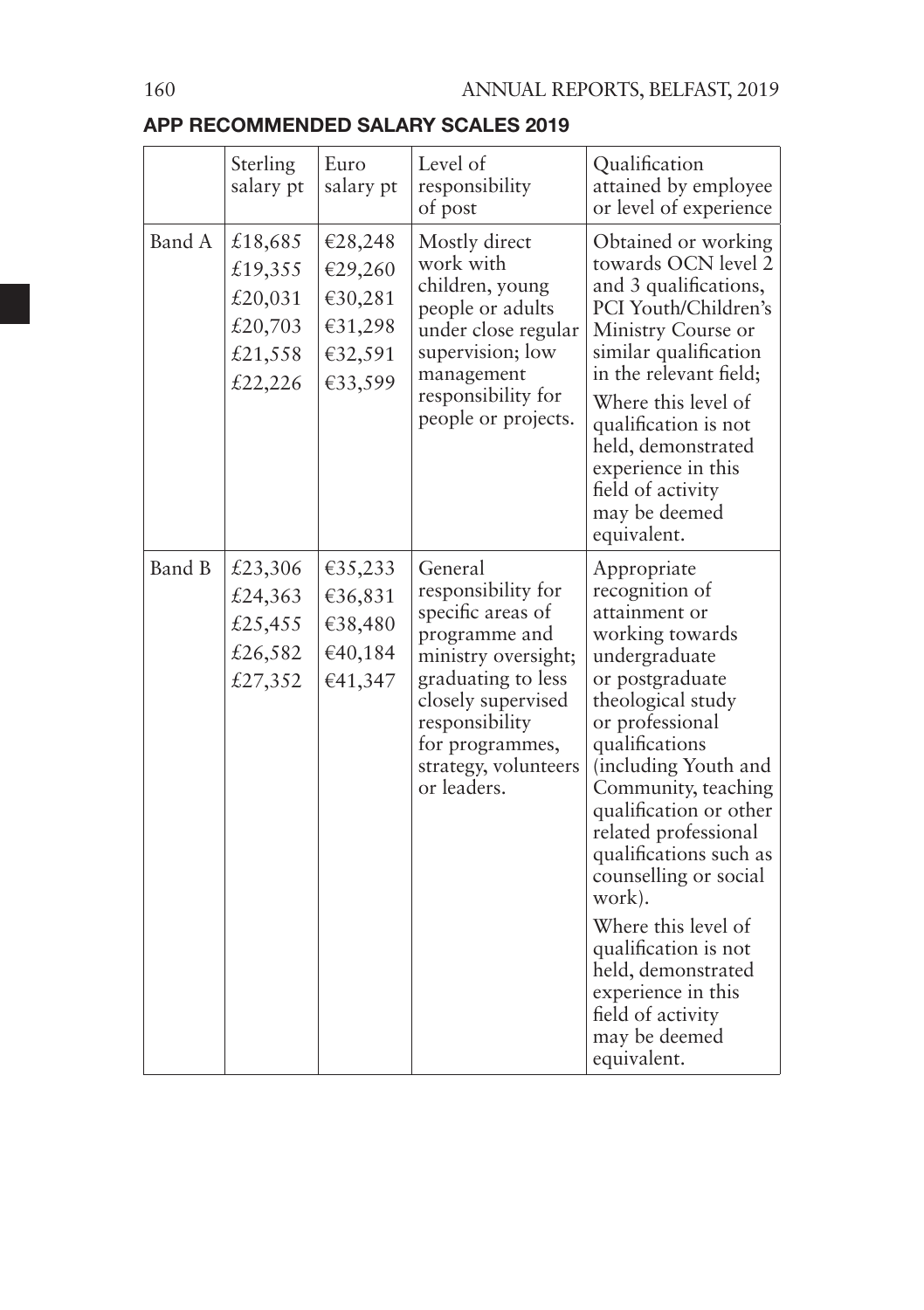### **Please note:**

- (a) This salary scale was initially based on the JNC Youth and Community work scale (2009) for the UK and has since been updated annually. For 2019, the NI salary scale has been increased in line with the increase in the NI ministerial minimum (2% for 2019). The ROI salary scale has been increased in line with the increase in the ROI ministerial minimum (1% for 2019).
- (b) The above rates are deemed to apply to a minimum of 37.5 hours per week. For employees working less than 37.5 hours per week a pro-rata rate is applicable.
- (c) The APPAM Panel Convener of the Linkage Commission should be contacted for the most up to date figures and for advice on their interpretation.

COLIN GAMBLE, Convener

### PARISH BOUNDS PANEL

- 38. The last major statement of parish bounds was agreed in 1981 when a series of maps was marked with the bounds of each congregation. Current text descriptions held in the General Secretary's Department do not precisely match the maps and a note has been made of all the changes in bounds, or new bounds set, since 1981.
- 39. The panel is drawing up draft bounds for the congregations of Maynooth and Donabate which, to date, have not had bounds set. It will consult with representatives of the Dublin & Munster Presbytery before these are finalised.
- 40. Boyle has recently been amalgamated with Sligo and new bounds will have to be set for Sligo and neighbouring congregations. The panel will consult with representatives of the Monaghan Presbytery before these are finalised.
- 41. The North and South Belfast Presbyteries have had a number of amalgamations since 1981, and that it is anticipated that further amalgamations will take place in the near future. The current boundary between these two presbyteries does not take account of the amalgamations, nor of any strategy there might be for central Belfast. Initial contact has been made with the Belfast Conference to ascertain whether there is a view on where that boundary should be. Thereafter it will be possible to set appropriate parish bounds.

JIM STOTHERS, Convener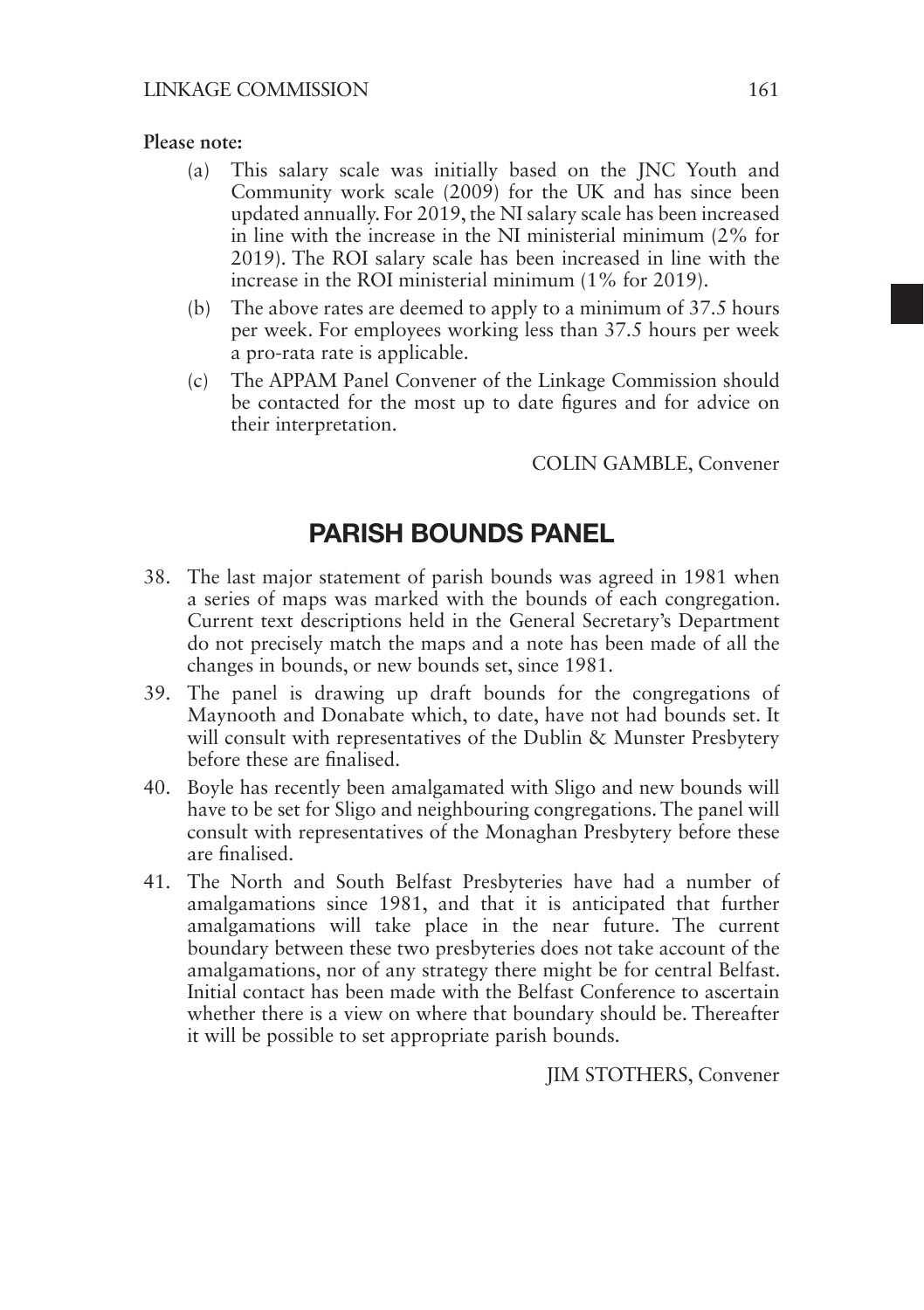### APPENDIX A

# Paper on adding a Band C salary scale to the recommended salary scales for additional pastoral personnel.

#### Introduction

1. The purpose of this paper is to consider adding a new Band C Salary Scale to the Linkage Commission's Recommended Salary Scales for Additional Pastoral Personnel (APP).

### Current Situation

- 2. Whenever a kirk session wishes to create a new APP post, it is required to follow the guidelines produced by the Linkage Commission and to select an appropriate salary from the Recommended Salary Scales contained within the guidelines.
- 3. The current guidelines and salary scales were produced in 2011 to meet the needs of congregations at that time. The Recommended Salary Scales were originally based on the JNC Youth and Community Work Scale (2009) for the United Kingdom and have been updated annually in line with increases to the basic ministerial minimum. There are two bands.
- 4. The Band A Scale has six points: £18,685; £19,355; £20,031; £20,703; £21,558; £22,226 (€28,248; €29,260; €30,281; €31,298; €32,591;  $\epsilon$ 33,599). These are the salary points for 2019 and are for 37.5 hours per week.
- 5. The qualifications for a Band A post are as follows: 'Obtained or working towards OCN level 2 and 3 qualifications, PCI Youth/ Children's Ministry Course or similar qualification in the relevant field. Where this level of qualification is not held, demonstrated experience in this field of activity may be deemed equivalent.'
- 6. The level of responsibility for a Band A post is as follows: 'Mostly direct work with children, young people or adults under close regular supervision; low management responsibility for people or projects.'
- 7. The Band B Scale has five points: £23,306; £24,363; £25,455; £26,582; £27,352 (€35,233; €36,831; €38,480; €40,184; €41,347). Once again, these are the salary points for 2019 and are for 37.5 hours per week.
- 8. The qualifications for a Band B post are as follows: 'Appropriate recognition of attainment or working towards undergraduate or postgraduate theological study or professional qualifications (including Youth and Community, teaching qualification or other related professional qualifications such as counselling or social work). Where this level of qualification is not held, demonstrated experience in this field of activity may be deemed equivalent.'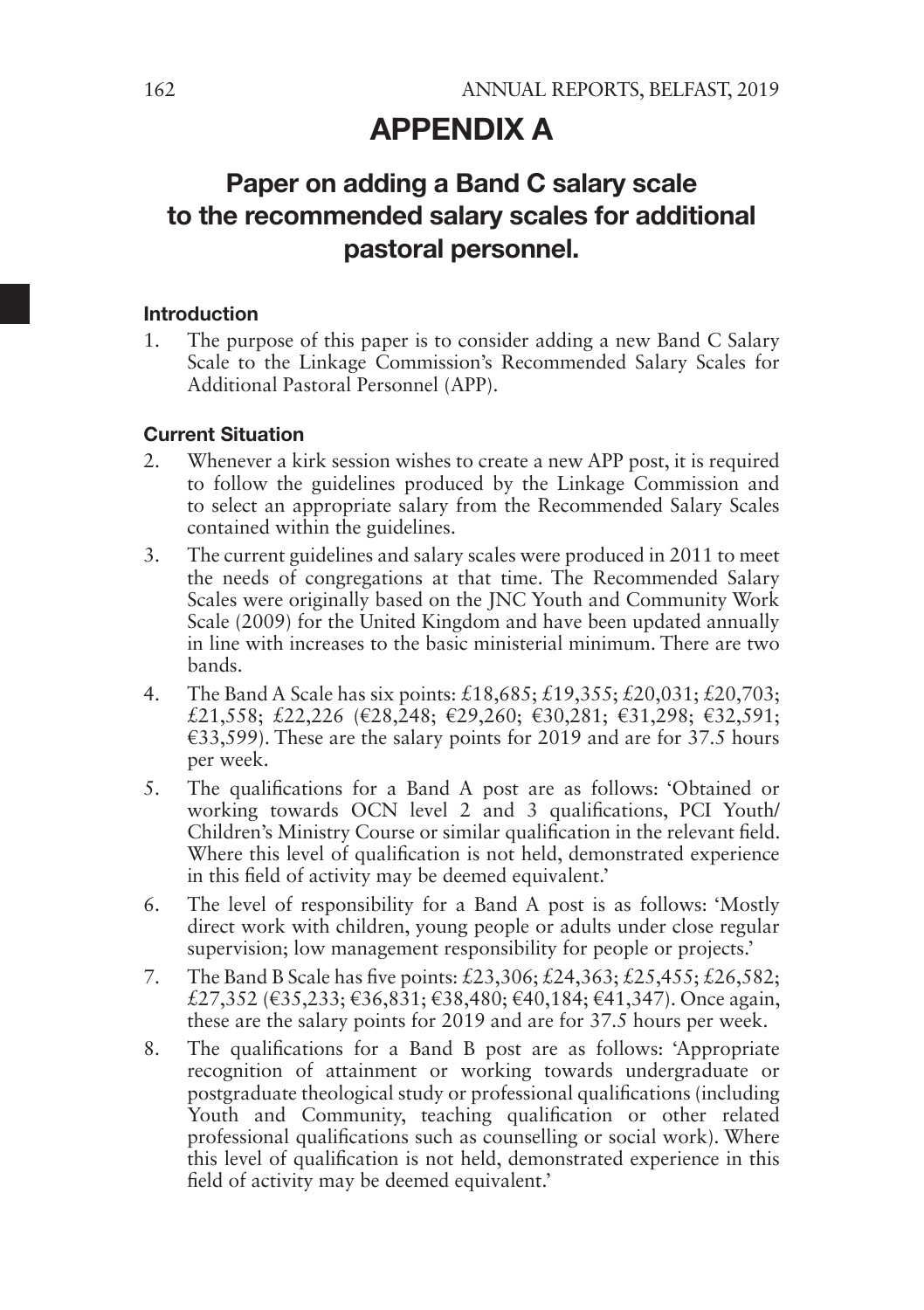- 9. The level of responsibility for a Band B post is as follows: 'General responsibility for specific areas of programme and ministry oversight; graduating to less closely supervised responsibility for programmes, strategy, volunteers or leaders.'
- 10. Notice that the Band B level of responsibility is 'general responsibility for specific areas of programme and ministry oversight' and 'less closely supervised responsibility for... volunteers or leaders.'

### Emerging Situation

- 11. Recent conversations with some APPs and kirk sessions have suggested to the panel that there may be a need for a higher Band C Salary Scale.
- 12. The higher scale would be for those posts which involve the management of other employees (in distinction to Band B posts where the post holder has responsibility for volunteers or leaders) or which involve greater responsibility or expertise than is required for Band B posts. It would also provide a pathway for career progression for those APPs who see youth work, for instance, as a long-term career choice.
- 13. For instance, in the case of one congregation, the kirk session wishes to employ someone to manage its other staff. Since the other staff are already on the Band B Scale, it may be appropriate for their manager to be on a higher pay scale to reflect this person's management position.
- 14. The panel can also foresee that a kirk session with, for instance, a large children's and youth ministry may wish to employ someone to oversee both areas of ministry and to advise the kirk session on the 'big picture' (in distinction to Band B posts where the post holder has responsibility for specific areas of oversight). The minimum criteria for such a responsible position would be higher than for a Band B post to reflect that the person appointed is an expert in the field who is able to contribute to the formation of policy and to plan strategies and programmes on behalf of the session.
- 15. A proposed Band C Scale is as follows: £27,030; £27,540; £28,050; £28,560; £29,070; £29,580 (€40,905; €41,663; €42,420; €43,178; €43,935; €44,693).

### Points for Consideration

- 16. The proposal raises a number of points for consideration including the following:
	- (a) APPs on Band C will receive a salary which is higher than the basic ministerial minimum (BMM) which is currently £26,695 and €39,953. While it may be possible to set down a principle that no one appointed to a Band  $\overrightarrow{C}$  post should receive a salary greater than the minister's stipend, it still introduces the possibility of an APP on Band C being paid significantly more than an associate minister in the same congregation or a minister in a neighbouring congregation who is on BMM. This may be deemed unacceptable to the church, given the status ministers have in the church as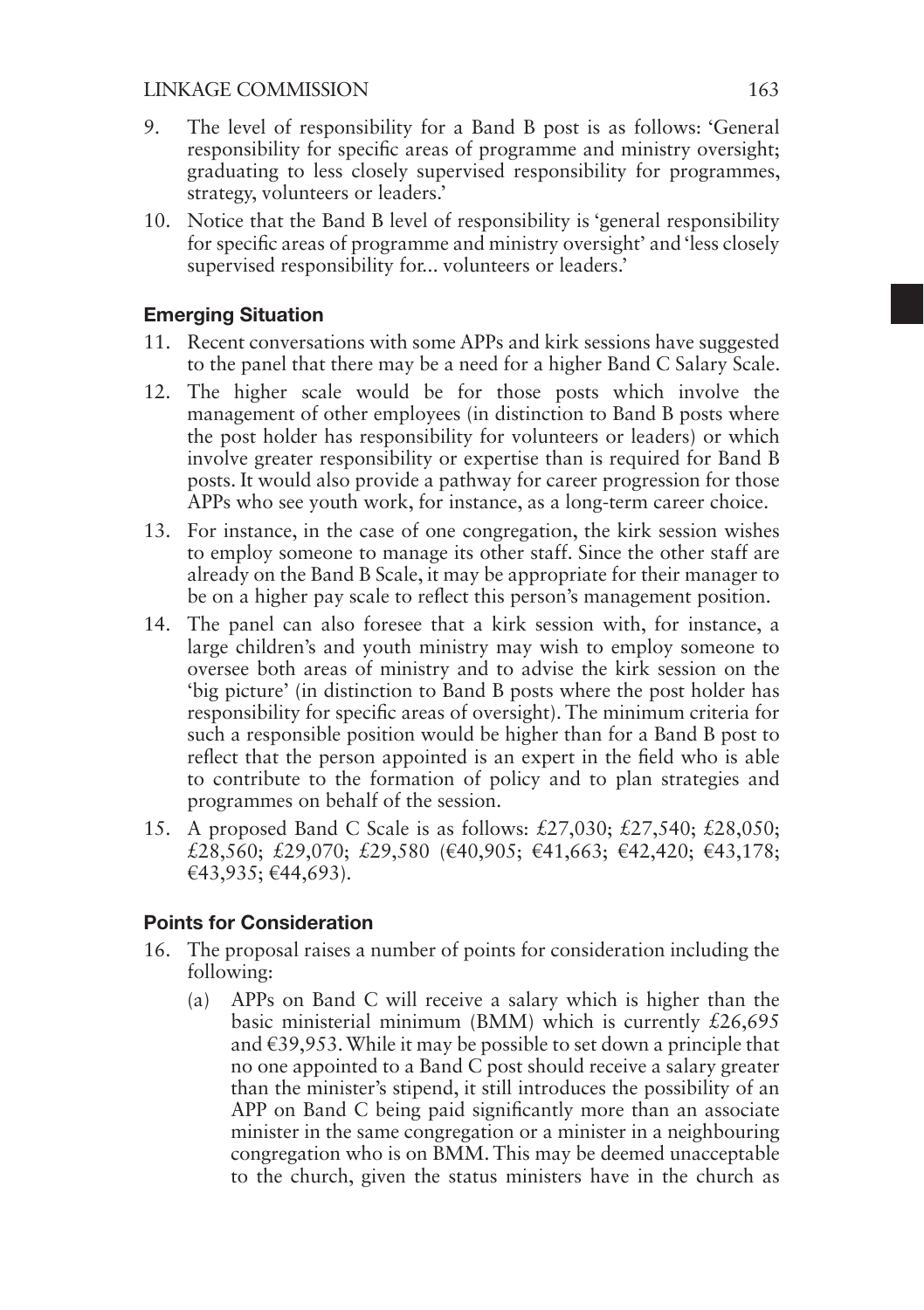well as the training they must undergo before ordination and the duties they perform.

- (b) However, it should also be noted that it is already the case that APPs on Band B Point 5 in the UK and on Band B Points 4 and 5 in the ROI are receiving a salary which is higher than BMM.
- (c) It should also be noted that there is a difficulty comparing the remuneration paid to ministers and APPs, given that the minister is able to live in a manse without paying rent or rates and a stipend is not the same as a salary. An associate minister, however, does not live in a manse.
- (d) The proposed Band C Scale is also significantly higher than the remuneration paid to deaconesses and Irish Mission workers who may well match such APPs in terms of qualifications, experience, expertise and the work they do. Again consideration should be given as to whether it is acceptable that some APPs could receive a higher salary than these other workers.
- (e) If the church is unwilling to introduce a higher salary scale, it may be more acceptable to allow kirk sessions to award a 'management bonus' to those APPs in a management role. Therefore a manager who is overseeing the work of two APPs on Band B Point 5 would receive a salary of Band B Point 5 plus a bonus to differentiate the manager's role from the other staff. However, even in this case, the manager's salary will still be higher than BMM.
- (f) Another point for consideration is that those appointed to a Band C post may have significant influence over a congregation's ministry without themselves being ordained or without having subscribed to the church's Subordinate Standards. However, this is already the case with many APPs. A possible solution may be to introduce an accreditation process similar to the one for accredited preachers.
- 17. Despite the points raised above, the church may still take the view that for some APP posts, there needs to be a salary which is commensurate with the qualifications and experience required.

**Note:** The customary Schedules of Assessments have previously been included in the Linkage Commission Report:

- (a) Church Extension Charges;
- (b) Fully Constituted Church Extension Charges;
- (c) Licentiates, Ordained Assistants and Associates.

These will be included in the 2019 Supplementary Reports to the General Assembly. This change is due to the new later submission date for part B of the annual statistical returns.